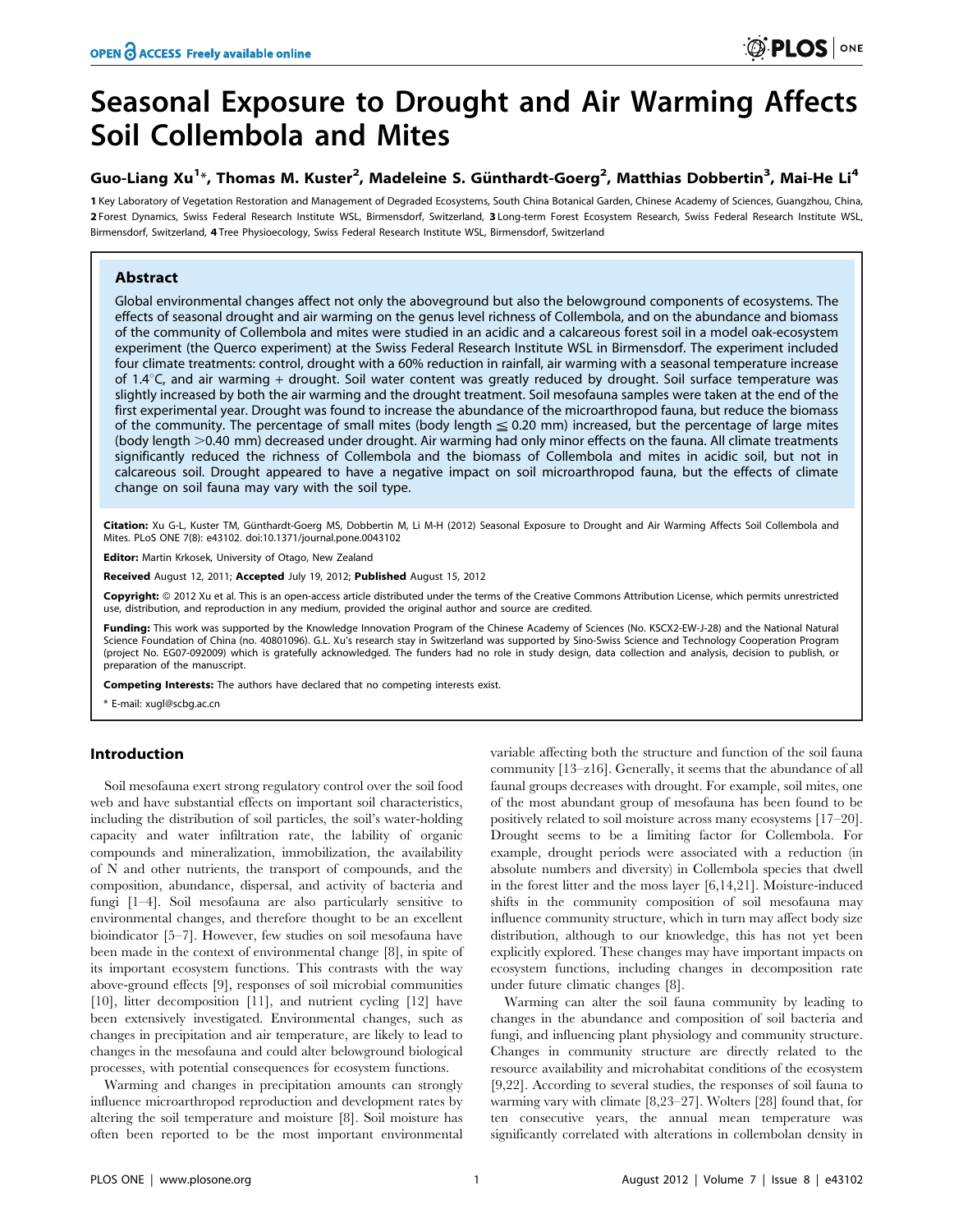a beech forest on limestone (Göttingen, Germany). Oribatida and predatory mites (Mesostigmata and Prostigmata), in particular the Oribatida species Diapterobates notatus, also tended to increase in number with warming [25]. However, the abundance of most Collembola, including Hypogastrura tullbergi, Lepidocyrtus lignorum and Isotoma anglicana, tended to reduce with warming [25]. Only minor changes in the soil fauna occurred at higher temperatures, even after 6 years of elevated temperature treatment [29]. These contradictory results may be due to the significant side-effects of drought, which have often been found to accompany experimental increases in temperature. Harte et al. [1] found that warming increased microarthropod abundance and biomass only under wet conditions, but not under dry conditions. In fact, increases in temperature are often associated with decreases in moisture, and the indirect effects of changes in soil moisture may be more important for the survival and reproductive ability of soil fauna than the direct effects of warming [30]. Thus targeted experiments and monitoring studies are needed to distinguish between the effects of warming and drought.

The current study was performed as part of the ''Querco'' experiment [31], in which combined air warming and/or drought treatments were studied in two types of forest soils. The overall goal of the Querco experiment is to understand the effects of climate change on near-natural oak model ecosystems at the Swiss Federal Research Institute WSL [32]. We hypothesized that the abundance and biomass of soil Collembola and mites, and the taxon richness of Collembola, will be decreased by drought but increased by warming without interaction.

#### Methods and Materials

#### Design of the ''Querco'' Experiment

The current study was conducted in 2007 at the Swiss Federal Research Institute WSL in Birmensdorf, Switzerland, as part of the Querco experiment [31]. The experimental set-up included 16 hexagonal model ecosystem chambers  $(6 \text{ m}^2 \text{ in area}, 3 \text{ m} \text{ in}$ height, and 1.5 m in soil depth), with roofs that close automatically during rainfall. The chambers were arranged in a Latin square with four treatments and four replications each. The treatments were control, air-temperature warming, drought, and air warming + drought. In the control treatment, opened chamber walls provided the same air temperature as at ambient conditions. In the air warming treatment, the opening of the chamber walls was reduced, which increased the air temperature in summer 2007 (June, July and August) passively by  $1.4^{\circ}$ C, in line with the IPCC A2 scenario for Switzerland [33–34]. Subsequently, soil temperature  $(-10 \text{ cm})$  was also increased, e.g. by  $0.7^{\circ}$ C in August 2007.

Irrigation was applied with the same ion composition as the 30 year precipitation mean of the site [31]. The irrigation regime was the same in the air-warming treatment as in the control. Sufficient water (according to the monitoring by TDR and tensiometers) was supplied by means of sprinklers at intervals of 2 to 3 days from May to October. In the drought and air-warming + drought treatment, the irrigation was interrupted several times (Fig. 1). Therefore, in these treatments, the amount of irrigation from April to October was 60% lower than the long-term mean at the site, as it used as a reference to the severe variation in the IPCC A2 scenario. Each chamber was divided into two soil-lysimeter compartments containing one of two forest soils with similar soil texture, namely, acidic loamy sand (haplic alisol, pH 4.1) or calcareous sandy loam (calcaric fluvisol, pH 7.3). The sandy forest soils (for details, see Kuster et al. [31]) were taken in autumn 2005 from sites stocked with adult oaks, and then passively homogenized during transport and filling in the lysimeter compartments. In spring 2006, 24 2-year-old oak seedlings were planted in each soil compartment. Three common European oak species were selected, each with four provenances [32]. The oak seedlings were randomly distributed in each compartment. Treatments started in spring 2007 with the mesofauna samples taken at the end of the season.

## Determination of Soil Water Content, Soil Temperature, Foliage and Root Biomass, and Soil Respiration

Volumetric soil water contents were measured using time domain reflectometry (TDR 100, Campbell Scientific Inc., USA) in each soil compartment at 0–25 cm depth at 1-week intervals throughout the growing season from June to December 2007. Soil temperatures were measured hourly below the soil surface at a depth of 1 cm with iButton temperature loggers (Maxim Integrated Products Inc., USA). Foliage biomass was sampled at the end of the growing season in 2007. The root biomass in 2007 could not be measured as the experiment was running afterwards for another two years. We therefore estimated the root biomass in 2007 by using the allomectric relationship between foliage and root mass in 2009 and the foliage biomass sampled in 2007. The soil respiration rate was measured at permanent docking cylinders (diameter = 10 cm) in each soil subplot using a  $6400-09$  soil  $CO<sub>2</sub>$ flux chamber connected to an LI-6400 infrared gas analyser (both LI-Cor Bioscience Inc, Lincoln, Nebraska, USA). Each measurement was conducted three times in a row to average out shortterm variations.

## Sampling, Extraction and Identification of Soil Collembola and Mites

Soil cores (0–5 cm depth, 5 cm diameter) were collected from 22 October to 10 November 2007 with a steel cylinder at three locations in each soil compartment of three of the four replicate chambers. The three soil cores from each soil compartment in each chamber were combined to form a mixed sample. Immediately after collection, the soil samples were transported to the laboratory, and soil Collembola and mites were extracted using Tullgren dry funnels [35] for 48 hours. All specimens were sorted and counted with a dissecting microscope and examined with an Olympus BX41 research microscope. All Collembola were identified to genus level, mainly according to the keys in ''Checklist of the collembolan of the world'' [36], but also according to the keys in Potapov  $[37]$  and Bretfeld  $[38]$ . Abundance was expressed as ind.  $m^{-2}$ . Soil mites were classified into four groups, namely Mesostigmata, Oribatida, Prostigmata and Astigmata [39].

#### Biomass Calculations

Individual body length and width was measured at  $10-80\times$ magnification with a dissecting microscope equipped with an ocular micrometer with 0.01-mm precision. Dry biomass was calculated from regression equations estimating weights from linear dimensions:

Collembola dry mass: 
$$
Y = 0.0024L^{3.676}
$$
 [40]

\n(1)

where  $\hat{T}$  is the dry weight (mg) and  $\hat{L}$  is the length (mm) of individuals.

The dry mass of the mites was calculated using the equations of Douce [41]:

Oribatida with  $W_G \times W_B > 0.013$ :  $Y=156.33(W_G \times W_B)$  $-1.31$  (2)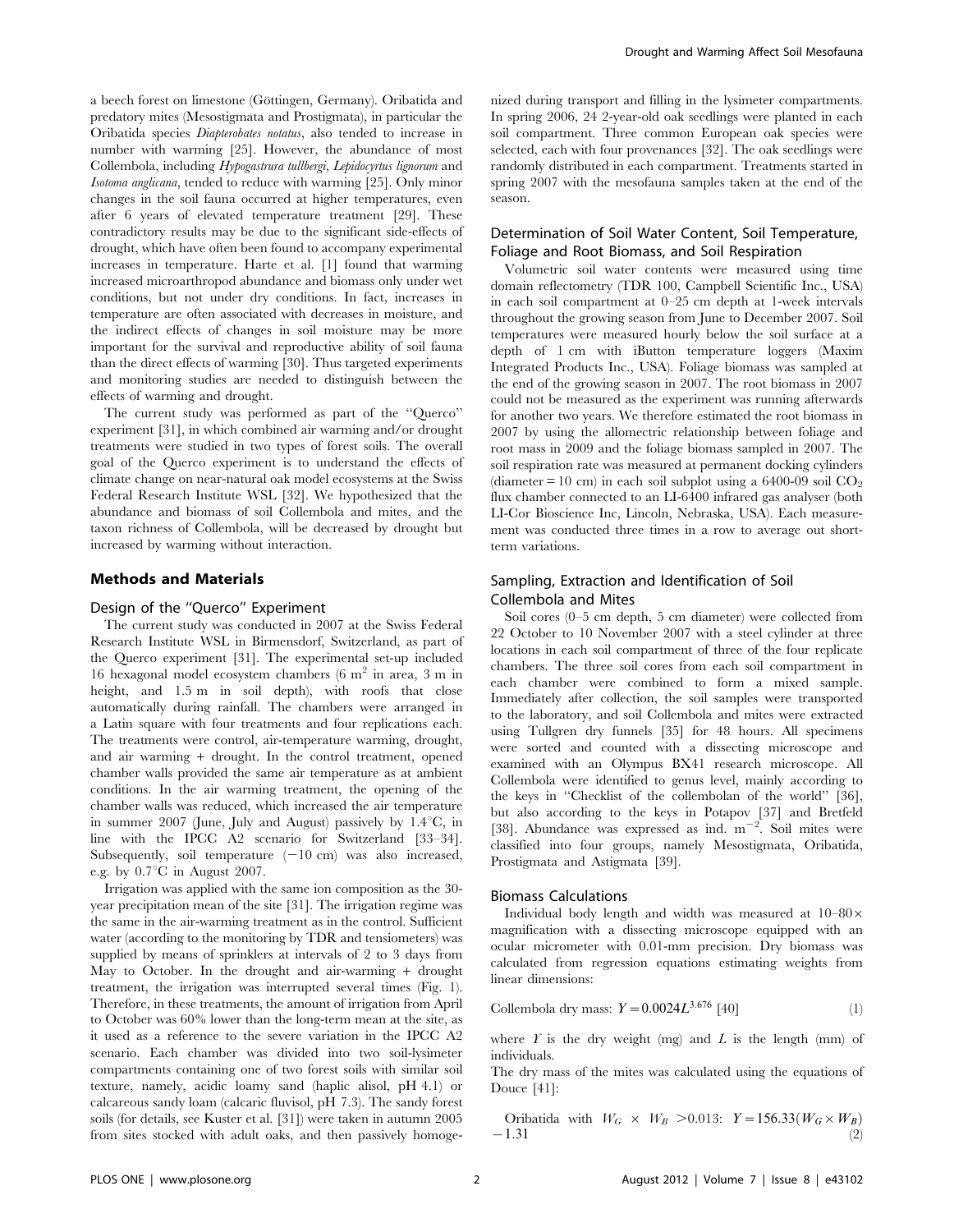

Figure 1. Effects of climate treatments and soil types on soil water content. Soil water content (SWC) at a depth of 0-25 cm in acid (A) and calcareous (B) soils as affected by the treatments: CO = control, AW = air warming, D = drought, and AWD = air warming + drought. Values are means of four plots in 2007.  $\approx$  indicates no significant drought effects between (CO and AW) and (D and AWD) (n=4). doi:10.1371/journal.pone.0043102.g001

| Oribatida with $W_G \times W_B \le 0.013$ : $\log_e Y = 1.5 \log_e (W_G \times W_B)$ |  |  |     |
|--------------------------------------------------------------------------------------|--|--|-----|
| $+6.11$                                                                              |  |  | (3) |

$$
Message(1) \text{Message: } Y = 150.27 \, (L \times W_G) - 2.32 \tag{4}
$$

$$
Prostigmat: Y = 19.26(L \times W_B) + 0.04
$$
 (5)

where  $\Gamma$  is the dry weight (µg);  $L$  is the maximum body length (mm) excluding chelicera;  $W_G$  is the maximum gnathosomal width (mm); and  $W_B$  is the maximum body width (mm).

A few Astigmata were also found. Their body shape is similar to Stigmaeus (Prostigmata), and their biomass was estimated using equation (5).

#### Statistical Analysis

Our experiment had a split-plot design with two subplots (soil types) within each plot (chamber with climate treatment). The main and interactive effects of the climate treatments and soil types were analyzed with an ANOVA accounting for split plots. The effect of the chambers was tested as a third factor, and climates were accordingly tested against its interaction with the chambers. The effect of the chambers was only kept in the ANOVA model if it was significant [42]. The differences among climate treatments in each soil type were evaluated with an LSD *post hoc* multiplied comparison. Pooling both soil types, the main and interactive effects between drought and warming were analyzed with a two-way ANOVA. The homogeneity of variances was confirmed by Levene's test before analysis. All tests were considered to be significant at  $P<0.05$  level. SPSS 13.0 was used for all analyses.

#### Results

#### Soil Water Content and Temperature

During the experiment, soil water content (SWC) did not differ between the air warming treatment and the control, and also not between drought and air warming + drought. This confirms that the temperature treatment was not confounded by drought effects (Fig. 1). SWC was substantially lower in soils, both acidic and calcareous, with a drought treatment (drought and air warming + drought) compared to in well-watered soils (control and air warming). After the plots were re-watered in July and August, the differences between the treatments disappeared accordingly (Fig. 1). There was a significant soil type effect on the SWC from mid August until the end of 2007, which indicates that the values in the acidic soil type were higher than in the calcareous soil type, especially in the control and air warming treatments. There was a positive air warming effect on the soil temperature in August, September and October, whereas the drought treatment raised the temperature below the soil surface only in August and September. However, when Tukey HSD pair-wise comparisons were performed for each soil type separately, the only significant difference was between control and air warming + drought in September (Fig. 2). There was no soil type effect on the monthly soil temperature.

#### Plant Foliage, Root Biomass and Soil Respiration

The foliage biomass at the end of the 2007 growing season was significantly reduced by the drought treatment in the acidic soil type, but not in the calcareous soil type. A significant soil type effect indicated a higher foliage biomass and coarse root biomass in the calcareous than in the acidic soil type. Drought significantly reduced the coarse root biomass more in the acidic soil than in the calcareous soil (Table 1). As an indicator for soil respiration in 2007, the soil respiration at the end of a drought period in 2009 was significantly reduced by the drought treatment.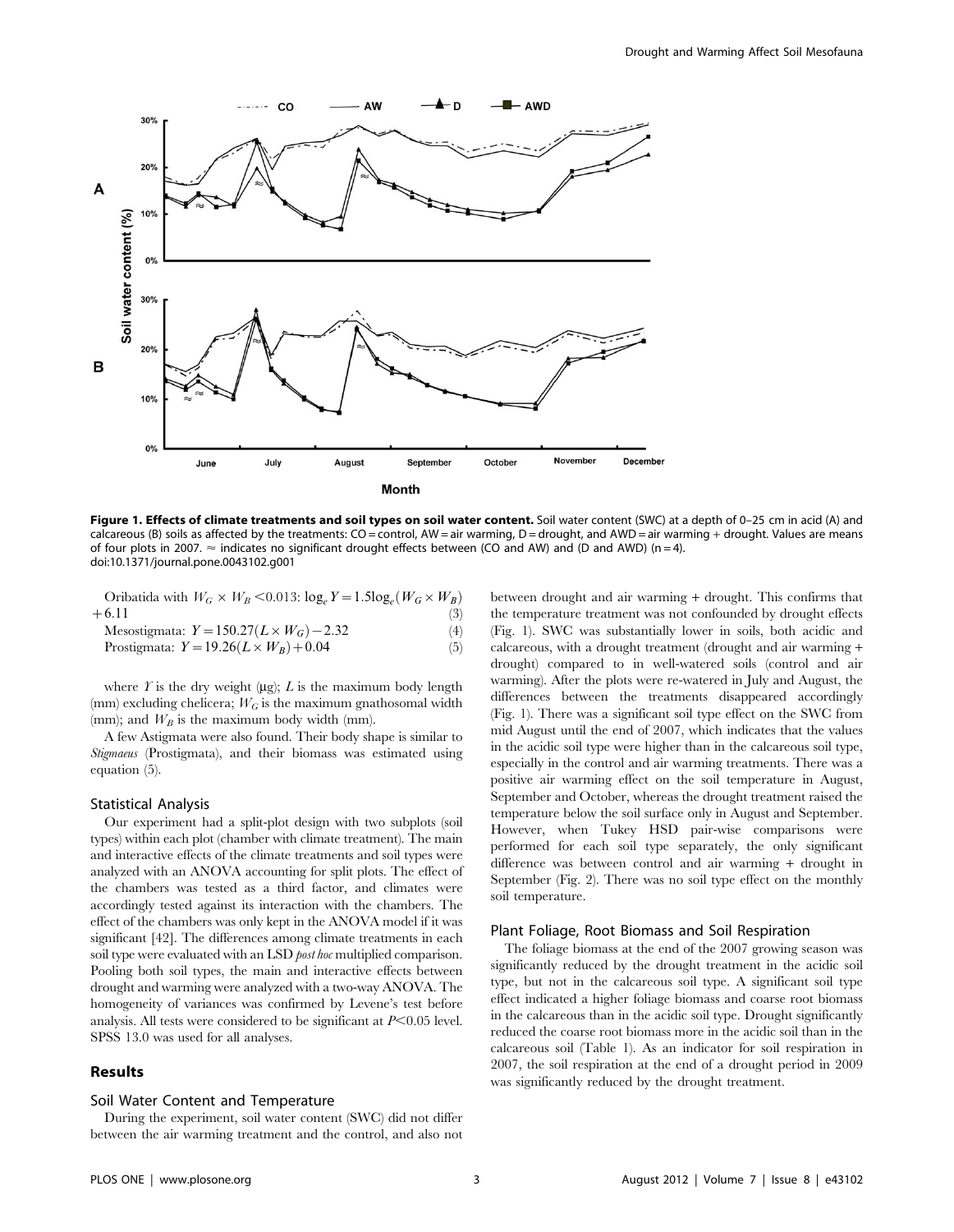

Figure 2. Effects of climate treatments and soil types on soil surface temperature. Mean surface temperature relative to controls (CO) in acid (A) and calcareous (B) soils as affected by the treatments: AW = air warming, D = drought, and AWD = air warming + drought in 2007, where \* indicates a significant difference from CO ( $P$ <0.05, n = 4). doi:10.1371/journal.pone.0043102.g002

## Abundance, Group Richness, and Biomass of Soil Collembola and Mites

Fourteen genera of Collembola were identified, and the abundance of each Collembola genus and mite group in the four treatments and two soils were determined (Table 2). Only in the acidic soil, Collembola genus level richness was significantly reduced by all climate treatments (Fig. 3). There was a slight trend for Collembola to be richer in the calcareous than in the acidic soil type, with a weak climate-soil interaction (Table 3). Similarly, climate treatments reduced the biomass of the microarthropod fauna only in the acidic soil (Fig. 4B), and also with a weak climate-soil interaction (Table 3). If both soil

Table 1. Effects of climate treatments and soil types on soil respiration, foliage biomass and coarse root biomass.

|   |                 | DW Foliage 07 DW Root 07 |                                | <b>Soil Respiration</b> |  |  |  |  |
|---|-----------------|--------------------------|--------------------------------|-------------------------|--|--|--|--|
| A | Control         | $0.156a$ (0.013)         | $0.814^a$ (0.111)              | $6.9a$ (0.6)            |  |  |  |  |
|   | Air-<br>warming | $0.121^{ab}$ (0.009)     | $0.531a$ (0.058)               | $7.8a$ (1.1)            |  |  |  |  |
|   | Drought         | $0.110^{b}$ (0.005)      | $*$ 0.526 <sup>a</sup> (0.037) | $2.7^{\rm b}$ (0.1)     |  |  |  |  |
|   | AW & D          | $0.119^{ab}$ (0.006)     | $0.555a$ (0.036)               | $2.0b$ (0.1)            |  |  |  |  |
| B | Control         | $0.162^a$ (0.011)        | $0.835^a$ (0.058)              | $9.5^a$ (0.7)           |  |  |  |  |
|   | Air-<br>warming | $0.140^a$ (0.004)        | $0.697a$ (0.021)               | $7.2a$ (0.7)            |  |  |  |  |
|   | Drought         | $0.141^a$ (0.010)        | $*$ 0.822 <sup>ª</sup> (0.051) | $3.0b$ (0.9)            |  |  |  |  |
|   | AW & D          | $0.126a$ (0.005)         | $0.600^a$ (0.038)              | $2.8^{\rm b}$ (0.5)     |  |  |  |  |

Air-warming (AW) and drought (D) treatment effects on soil respiration on 20.8.09 at the maximum of a drought period ( $\mu$ mol CO<sub>2</sub> m<sup>-2</sup> s<sup>-1</sup>), with the foliage biomass and coarse root biomass in 2007 (kg m<sup>-2</sup>, means  $\pm$  SE) in the two soils (''A'' acidic, ''B'' calcareous). Different letters indicate significant differences between the respective treatments in the same soil. DW indicates dry weight. An asterisk (\*) indicates a significant difference between acidic and calcareous soil for the respective treatment. doi:10.1371/journal.pone.0043102.t001

types were combined, drought appeared to increase the abundance of microarthropod fauna (Table 4, Fig. 4A), but significantly to decrease their biomass (Table 4). This however, is probably mainly due to the effect of drought observed in the acidic soil (Fig. 4B).

## Body Size of Mites and Collembola as Affected by the **Treatments**

The body size distribution of soil mites was altered by drought (Table 4). Drought increased the percentage of mites with small body size  $(\leq 0.20 \text{ mm})$ , but reduced the percentage of mites with large body size  $(>0.40$  mm). The smaller body size was mainly to do with the effect of drought observed in the acidic soil (Table 5). Furthermore, the small and large mites responded differently to air warming. Smaller mites were generally negatively associated with air warming in both soil types, while larger mites were positively associated with air warming in calcareous soil (Table 5). The percentage of large Collembola  $(>0.60$  mm) was reduced by drought in combination with warming (Table 4), whereas the soil type showed no distinguishable pattern (data not shown).

#### Discussion

## Effects of Drought and Warming on Soil Collembola and Mites

Previous reports concerning the effect of warming on soil collembolan abundance have been inconsistent. This might be due to the inability of the previous experimental designs to distinguish the warming effects from the drought effects inadvertently caused by the warming treatment [6,27–28]. In our study, the experimental design allowed us to separate the effects of warming and drought. The air warming treatment, which in the Querco experiment increased the air and the soil surface temperature slightly, only induced a negative response with respect to the richness of Collembola at the genus level and the biomass of Collembola + mites in the acidic soil (Fig. 3 and 4B). The effects on the soil water content of the two soils were similar (Fig. 1). Air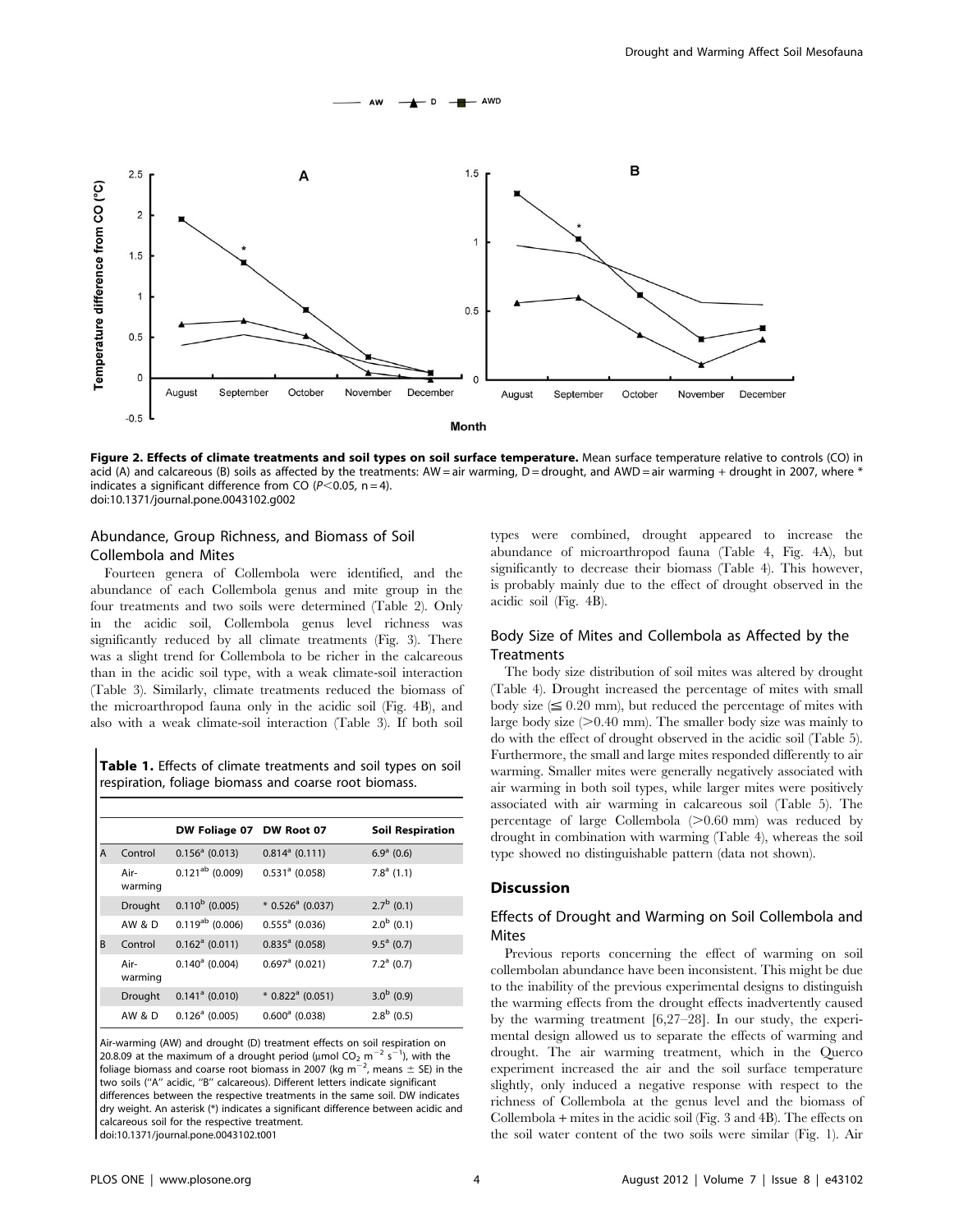#### □CO 22AW □D 22AWD



Figure 3. Effects of climate treatments and soil types on Collembola richness. Effects of the treatments (CO = control, AW = air warming, D = drought, and AWD = air warming + drought) on the genus level richness (number of genera) of Collembola in two forest soils (acidic and calcareous) in the Querco experiment at WSL in 2007, with mean values + SE, where \* indicates significant differences from CO ( $P$ <0.05, n = 3). doi:10.1371/journal.pone.0043102.g003

warming not only had little effect on microarthropod fauna, apart from on their body size distribution, but it also had little effect on soil respiration, leaf biomass and coarse root biomass (Table 1).

In contrast, drought reduced the microarthropod biomass and Collembola richness, which is consistent with our hypothesis and with previous studies. Moisture conditions generally have a strong impact on Collembola behaviour and survival [13]. A field experiment in a spruce (Picea abies) monoculture forest near Giessen in Hesse, Germany, found that drought treatment drastically reduced the size of the Collembola communities in litterbags, and concluded that drought treatment stressed the Collembola, and reduced their abundance and species richness [14]. In a spruce forest in Sweden, euedaphic and hemiedaphic species of Collembola were distinguished and both were found to be negatively affected by experimental drought [21]. A longterm study (1992–2002) in Scots pine forests in the North Vidzeme Biosphere Reserve (northern Latvia) found that the abundance and diversity of Collembola species in the forest litter and the moss layer were reduced during drought periods [6].

How exactly drought affects Collembola is still not clear. Drought may, for example, directly influence the physiological reactions, resistance to dehydration, development responses, oviposition rate, or fecundity [21]. The indirect effects of drought



Figure 4. Effects of climate treatments and soil types on the community of Collembola and mites. Effects of the treatments (CO = control, AW = air warming, D = drought, AWD = drought + air warming) on (A) the abundance of Collembola and mites (ind. 10<sup>3</sup> m<sup>-2</sup>) and (B) the biomass of Collembola and mites (mg m<sup>-2</sup>) in two forest soils (acidic and calcareous), with mean values + SE, where  $*$  indicates significant differences from CO ( $P<$ 0.05, n = 3). doi:10.1371/journal.pone.0043102.g004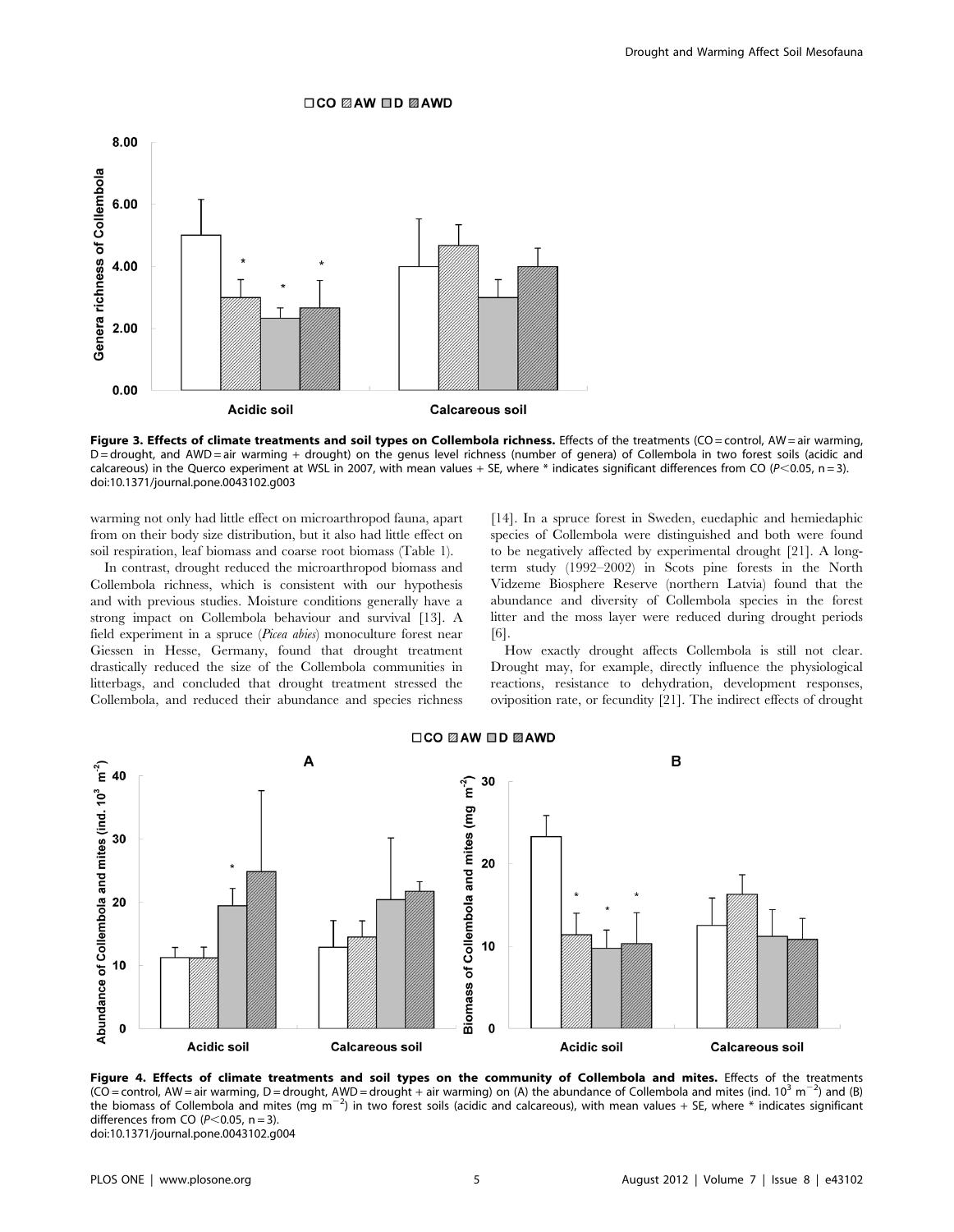Table 2. Abundance of soil Collembola and mites sampled in the Querco experiment.

|                 | CO                       |                          | <b>AW</b>                |                          | D                        |                          | <b>AWD</b>               |                          |  |
|-----------------|--------------------------|--------------------------|--------------------------|--------------------------|--------------------------|--------------------------|--------------------------|--------------------------|--|
|                 | $\mathbf{A}$             | B                        | A                        | B                        | A                        | B                        | A                        | B                        |  |
| Collembola      |                          |                          |                          |                          |                          |                          |                          |                          |  |
| Entomobrya      | 57 (57)                  | $\qquad \qquad -$        | $\overline{\phantom{0}}$ |                          |                          | $\overline{\phantom{0}}$ |                          |                          |  |
| Folsomia        | 57 (57)                  | $\overline{\phantom{a}}$ | 57 (57)                  | $\overline{\phantom{0}}$ | $\overline{\phantom{a}}$ | 57 (57)                  | $\qquad \qquad -$        | $\overline{\phantom{a}}$ |  |
| Isotomiella     | 226 (150)                | 226 (226)                | 113 (113)                |                          |                          |                          | 57 (57)                  |                          |  |
| Isotomodes      |                          | $\qquad \qquad -$        | $\overline{\phantom{0}}$ | 57 (57)                  | 113 (113)                | 113 (57)                 | $\qquad \qquad -$        | 340 (98)                 |  |
| Lepidocyrtus    | $\overline{\phantom{a}}$ | $\qquad \qquad -$        | $\qquad \qquad -$        |                          | $\qquad \qquad -$        | $\qquad \qquad -$        | 113 (113)                | $\overline{\phantom{m}}$ |  |
| Marcuzziella    | 57 (57)                  | $\overline{\phantom{a}}$ | $\overline{a}$           | $\overline{\phantom{a}}$ | $\overline{\phantom{a}}$ | $\qquad \qquad -$        | $\overline{\phantom{0}}$ | $\overline{\phantom{a}}$ |  |
| <b>Neelides</b> | 170 (98)                 | 57 (57)                  | $\overline{\phantom{0}}$ | 340 (170)                | $\overline{\phantom{m}}$ | $\overline{\phantom{0}}$ |                          |                          |  |
| Oligaphorura    | 57 (57)                  | $\overline{\phantom{a}}$ | $\qquad \qquad -$        | 113 (113)                | $\overline{\phantom{a}}$ | $\qquad \qquad -$        | $\qquad \qquad -$        | 113(57)                  |  |
| Pachyotoma      | 57 (57)                  | $-$                      |                          |                          | $\qquad \qquad -$        |                          |                          | $\overline{\phantom{a}}$ |  |
| Parisotoma      | 170 (98)                 | 226 (57)                 | 679 (259)                | 623 (463)                | 962 (591)                | 226 (226)                | 226 (150)                | 170 (98)                 |  |
| Proisotoma      | $\overline{\phantom{a}}$ | 57 (57)                  | $\overline{\phantom{a}}$ | 113(113)                 | 113 (113)                | $\overline{\phantom{a}}$ | 57 (57)                  | $\overline{\phantom{a}}$ |  |
| Protaphorura    | $\qquad \qquad -$        | 57 (57)                  | -                        | $\overline{\phantom{m}}$ | -                        | $\qquad \qquad -$        | -                        | $\overline{\phantom{m}}$ |  |
| Thalassaphorura | 113                      | 396                      | 226                      | 1189                     | $\qquad \qquad -$        | 510                      | $\qquad \qquad -$        | 623                      |  |
|                 | (113)                    | (247)                    | (226)                    | (490)                    | $-$                      | (259)                    | $-$                      | (396)                    |  |
| Tullbergia      | 4529                     | 2378                     | 4360                     | 4926                     | 7757                     | 2944                     | 5492                     | 3680                     |  |
|                 | (1076)                   | (196)                    | (1306)                   | (2247)                   | (2072)                   | (1429)                   | (884)                    | (932)                    |  |
| Acari           |                          |                          |                          |                          |                          |                          |                          |                          |  |
| Astigmata       | -                        | $\overline{\phantom{m}}$ | -                        | $\overline{\phantom{m}}$ | 57 (57)                  | $\qquad \qquad -$        | 396 (204)                | $\overline{\phantom{a}}$ |  |
| Mesostigmata    | 3227                     | 2944                     | 1755                     | 3001                     | 2038                     | 623                      | 2491                     | 1019                     |  |
|                 | (354)                    | (1630)                   | (575)                    | (1331)                   | (260)                    | (150)                    | (1501)                   | (98)                     |  |
| Oribatida       | 1982                     | 5718                     | 3284                     | 2831                     | 2887                     | 4360                     | 5435                     | 8096                     |  |
|                 | (653)                    | (2237)                   | (2362)                   | (982)                    | (1348)                   | (3041)                   | (3229)                   | (3906)                   |  |
| Prostigmata     | 566                      | 849                      | 736                      | 1302                     | 5548                     | 11607                    | 9229                     | 7643                     |  |
|                 | (113)                    | (392)                    | (204)                    | (558)                    | (2774)                   | (8319)                   | (7967)                   | (2666)                   |  |

Mean (SE) abundance of Collembola and mites (ind.  $m^{-2}$ ) as affected by the treatments (CO = control,

AW = air warming, D = drought, and AWD = air warming + drought) in two forest soil types (''A'' acidic, ''B'' calcareous) in the Querco experiment at WSL. doi:10.1371/journal.pone.0043102.t002

may also play a role in determining microhabitat heterogeneity, fungi biomass and diversity. Soil bacteria and fungi are particularly sensitive components in soils, showing simultaneous responses to decreases in substrate humidity and quality [14]. The species structure of fungi is, for example, known to change with varying moisture levels [43–44].

Most Collembola and Oribatida are mycophagous and may selectively feed on different fungal species [5,45]. For example, five needle-excavating oribatids species may need particular fungi to make oviposition possible [11]. A detailed analysis of the Collembola community structure showed that certain species are highly adapted to specific characteristics of the substrate and thus respond rapidly to changes in microhabitat conditions [14]. In the acidic soil in the Querco experiment, especially, such indirect effects have been partly confirmed by the way drought seems to reduce the fungal abundance (unpublished data) and soil respiration (Table 1). Changes in the soil fauna community also influence the functions of an ecosystem, e.g. decomposition [14] and nitrogen cycling [46].

Table 3. Effects of climate treatments and soil types on Collembola and mites.

|                                 | Collembola richness |      |      | <b>Community abundance</b> | <b>Community biomass</b> |      |  |
|---------------------------------|---------------------|------|------|----------------------------|--------------------------|------|--|
|                                 |                     | D    |      |                            |                          |      |  |
| Climates $(df=3)$               | 1.00                | 0.44 | 1.45 | 0.30                       | 2.66                     | 0.12 |  |
| Soils $(df=1)$                  | 3.05                | 0.12 | 0.03 | 0.87                       | 0.26                     | 0.62 |  |
| Climates $*$ Soils ( $df = 3$ ) | 2.41                | 0.14 | 0.11 | 0.95                       | 3.18                     | 0.09 |  |

F- and P- values of the main and interactive effects of treatments (climates) and soils (ANOVA, split-plot design in the Querco experiment at WSL) on Collembola genus level richness (number of genera), and the community (Collembola and mite) abundance and biomass. doi:10.1371/journal.pone.0043102.t003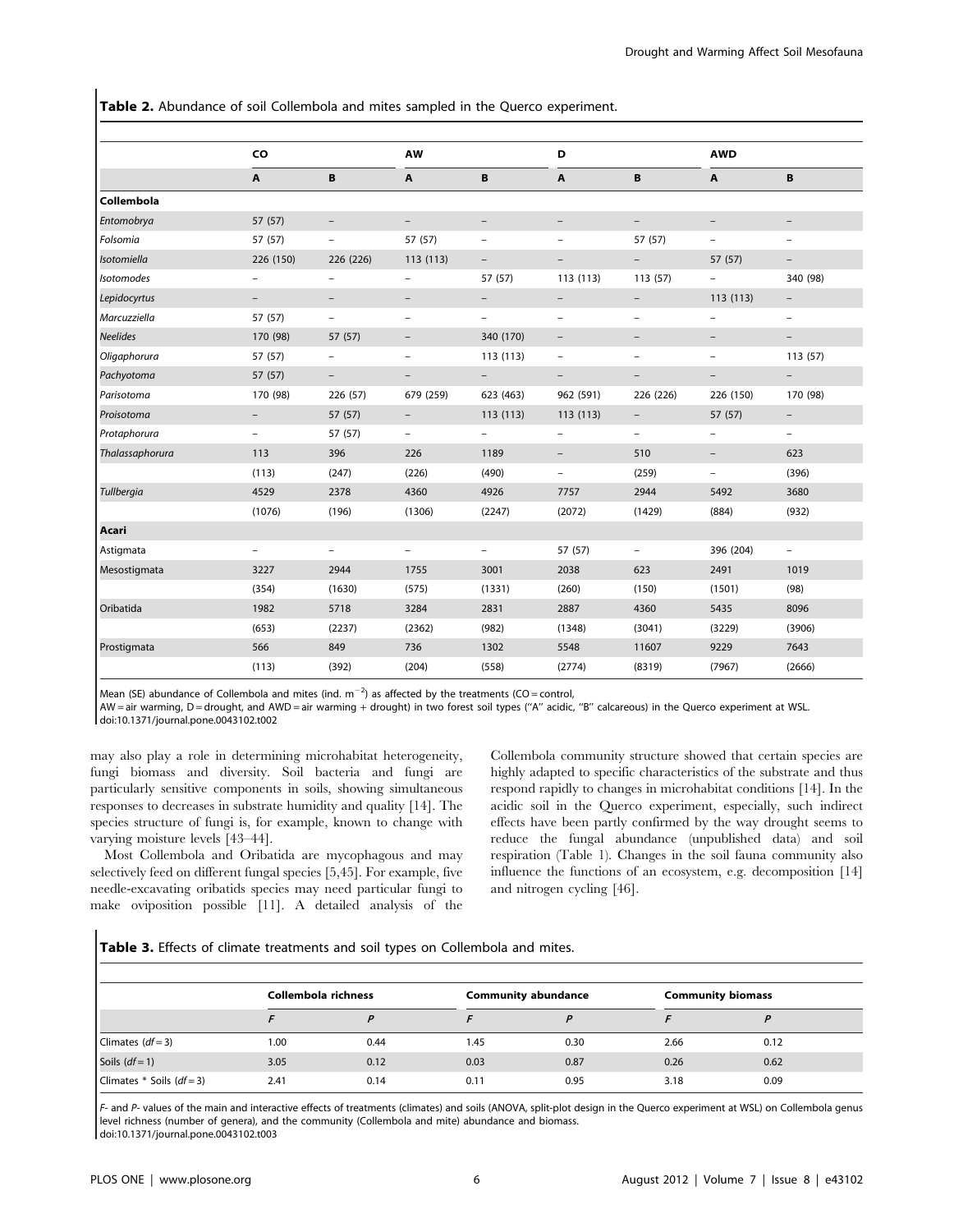Table 4. Effects of drought and air warming on Collembola and mites.

|                            |           | Community |                | Collembola of<br>Community |              | Collembola of |            | Mite of      |            | Mite of      |            |              |  |
|----------------------------|-----------|-----------|----------------|----------------------------|--------------|---------------|------------|--------------|------------|--------------|------------|--------------|--|
|                            | abundance |           | <b>biomass</b> |                            | small size   |               | large size |              | small size |              | large size |              |  |
|                            |           |           |                |                            | $(≤0.30$ mm) |               |            | $(>0.60$ mm) |            | $(≤0.20$ mm) |            | $(>0.40$ mm) |  |
|                            |           | P         | F              | P                          | F            | P             | E          | P            | F          | P            | F          | P            |  |
| Drought $(df=1)$           | 5.62      | 0.05      | 6.18           | 0.04                       | 0.03         | 0.86          | 3.76       | 0.09         | 20.51      | < 0.01       | 17.85      | < 0.01       |  |
| Warming $(df=1)$           | 0.26      | 0.63      | 0.84           | 0.39                       | 0.23         | 0.64          | 0.12       | 0.74         | 1.52       | 0.25         | 0.34       | 0.57         |  |
| Drought * Warming $(df=1)$ | 0.04      | 0.85      | 0.94           | 0.36                       | < 0.01       | 0.99          | 6.92       | 0.03         | 1.06       | 0.33         | 0.41       | 0.54         |  |

F- and P- values of the main and interactive effects of treatments (drought and warming) on the community (Collembola and mite) abundance and biomass, and on the number of Collembola of small size ( $\leq$  0.30 mm), Collembola of large size (>0.60 mm), mite of small size( $\leq$ 0.20 mm), and mite of large size(>0.40 mm) by two-way ANOVA in the Querco experiment at WSL.

doi:10.1371/journal.pone.0043102.t004

In our study, we found that drought actually increased the abundance of the microarthropod fauna, which is inconsistent with some other reports [13,20–21]. However, the contribution of mites to this result was difficult to estimate without specific taxonomic identification. For Collembola, we found that the significant reduction of richness caused by drought was mainly due to the absence of some rare genera, such as Oligaphorura, Marcuzziella, and Pachyotoma, and the increase in abundance under drought was dependent on the contribution of two genera, Parisotoma and Tullbergia, whose abundance increased by 200% and 55%, respectively, compared to that of the control. This might reflect the way soil fauna adopt different adaptation strategies to cope with low humidity, which may be morphological, physiological or reproductive adaptations [47].

Lindberg et al. [19] found some drought-tolerant Collembola species in the drought plots they studied using PCA analysis. A detailed analysis of the Collembola community structure indicated that certain species, such as Willemia anophthalma and Mesaphorura tenuisensillata seemed to be resistant to drought [14]. It could be that they reproduced through parthenogenesis, which had been shown to be a common strategy to increase the population among small euedaphic Collembola living deeper in the soil and among active colonizers, such as Mesaphorura machrochaeta (Familia: Tullbergiidae) and Parisotoma notabilis [48]. Our results indicated that the composition of Collembola species under drought tends to shift towards a dominance of drought-resistant species, while drought-sensitive species are at risk of disappearing.

## Effects of Drought on Body Size Distribution

Body mass is a fundamental organismal trait and is closely related to an organism's physiology and ecology [49]. The body size distribution of soil mites was markedly changed by drought in this study, with an increase in small mites and a decrease in large mites. Whether this change in body size distribution resulted from a change in species composition or a change in size within species could not be determined. To our knowledge, few previous studies reported a change in the distribution of mesofauna body size in response to environmental changes. It seems, however, to be a general phenomenon in many animals, and reflects intraspecific change in some cases [50–52].

In Australia, light brown apple moths are reported to be smaller during warm, dry months than during cool, wet months [53]. Also in Australia, the growth and size of the wild brush-tailed phascogale is reduced during drought years [54]. Numerous authors have argued that such patterns of morphological variation are evidence of adaptation to environmental variables (referred to by Boyce [55]). Jones [52], for example, proposed that a small body size was advantageous during drought. However, a clear understanding of the adaptive significance of this variation is still missing. In a recent issue of the journal OIKOS, eight papers explored the influence of body size on many processes, ranging from individual biological rates to ecological networks [50]. Changes in body size reported here could imply changes in the soil food web, in the organism's ecosystem functions, e.g. its metabolic or ingestion rate, and in its ecology. For example, its strength in interacting with other species, such as prey-handling

Table 5. Effects of climate treatments and soil types on body length categories of mites.

| Length<br>$\mathsf{m}$ | Soil       | Percentage of soil mites in each length category (%) |             |           |             |  |  |  |
|------------------------|------------|------------------------------------------------------|-------------|-----------|-------------|--|--|--|
|                        |            | <b>CO</b>                                            | <b>AW</b>   | D         | <b>AWD</b>  |  |  |  |
| $\leq 0.20$            | Calcareous | 50 (18) ab                                           | 31(14) b    | 84 (11) a | 90(5) a     |  |  |  |
|                        | Acidic     | 40 (13) bc                                           | 33 $(3)$ c  | 73(2) a   | $67(16)$ ab |  |  |  |
| $0.21 - 0.40$          | Calcareous | 39 (15) a                                            | 41 $(23)$ a | 8(5) a    | 9(5) a      |  |  |  |
|                        | Acidic     | 8(8) a                                               | 33(14) a    | 14(3) a   | 23(12) a    |  |  |  |
| >0.40                  | Calcareous | 10(3) b                                              | 28(9) a     | 8(6) b    | 1(0) b      |  |  |  |
|                        | Acidic     | 53 $(6)$ a                                           | 34 (17) ab  | 12(5) b   | 10(6) b     |  |  |  |

The percentages of different body length of mites in each treatment and soil type in the Querco experiment at WSL. Values are means (SE). Values in a row followed by different letters are significantly different ( $P$ <0.05).

doi:10.1371/journal.pone.0043102.t005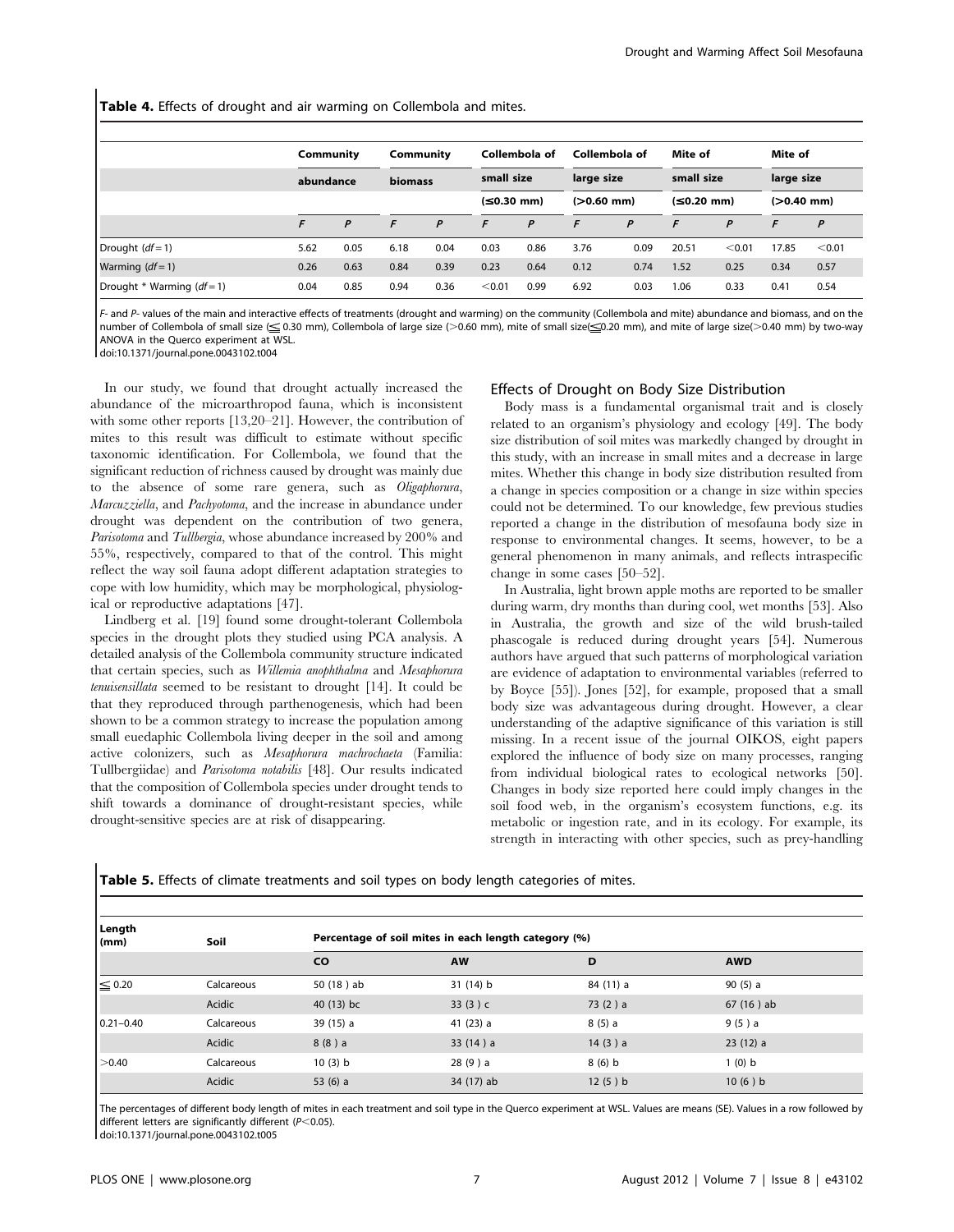ability and risk of being attacked by predators, may change, corresponding to changes in body size [49].

## Role of Soil Types

Our experiment showed that more changes as a result of the climate treatments occurred in the acidic than in the calcareous soil. The negative effects of drought on Collembola and mites in the acidic soil may be correlated with the presence of aluminum ions. Some soil fauna are reported to survive in stressed and polluted areas by using detoxification mechanisms, such as the activation of metal-binding proteins and the precipitation of metals as intracellular electron-dense granules [56–57]. However, the presence of aluminum ions is generally thought to be toxic. Aluminum ions have been found to be more mobilized in the acidic than in the calcareous soil (221 mg kg<sup> $-1$ </sup> in the acidic vs.  $<$ 2 mg kg<sup>-1</sup> in the calcareous topsoil, Kuster, T.M., unpublished data) and can reach toxic levels for soil biota [12]. Another possible explanation for the strong effect of drought on mesofauna in the acidic than in the calcareous soil may relate to carbon, energy, and nutrient input for the food web. Drought significantly reduced the coarse root biomass in the acidic soil than in the calcareous soil (Table 1), and microbial biomass carbon and microbial biomass nitrogen were significantly lower in the acidic soil (Hu et al., personal communication). Roots, root exudates, decaying organic matter, and the associated microorganisms provide most of the carbon and energy that fuels the soil food web [58–59]. A reduction in these components may lead to a reduction in mesofauna richness.

## References

- 1. Harte J, Rawa A, Price V (1996) Effects of manipulated soil microclimate on mesofaunal biomass and diversity. Soil Biology and Biochemistry 28: 313–322.
- 2. Brussaard L (1997) Biodiversity and ecosystem functioning in soil. Ambio 26: 563–570.
- 3. Freckman DW, Blackburn TH, Brussaard L, Hutchings P, Palmer MA, et al. (1997) Linking biodiversity and ecosystem functioning of soils and sediments. Ambio 26: 556–562.
- 4. Rusek J (1998) Biodiversity of Collembola and their functional role in the ecosystem. Biodiversity and Conservation 7: 1207–1219.
- 5. Hopkin SP (1997) Biology of the Springtails (Insecta, Collembola). Oxford: Oxford University Press. 326p.
- Jucevica E, Melecis V (2006) Global warming affect Collembola community: A long-term study. Pedobiologia 50: 177–184.
- 7. Xu GL, Schleppi P, Li MH, Fu SL (2009) Negative responses of Collembola in a forest soil (Alptal) under increased atmospheric N deposition. Environmental Pollution 157: 2030–2036.
- 8. Kardol P, Reynolds WN, Norby RJ, Classen AT (2011) Climate change effects on soil microarthropod abundance and community structure. Applied Soil Ecology 47: 37–44.
- 9. Kardol P, Cregger MA, Campany CE, Classen AT (2010) Soil ecosystem functioning under climate change: plant species and community effects. Ecology 91: 767–781.
- 10. Castro HF, Classen AT, Austin EE, Norby RJ, Schadt CW (2010) Soil microbial community responses to multiple experimental climate change drivers. Applied Environmental Microbiology 76: 999–1007.
- 11. Hägvar S (1998) Mites (Acari) developing inside decomposing spruce needles: biology and effect on decomposition rate. Pedobiologia 42: 358–377.
- 12. Matson P, Lohse KA, Hall SJ (2002) The globalization of nitrogen deposition: consequences for terrestrial ecosystems. Ambio 31: 113–119.
- 13. Verhoef HA, van Selm AJ (1983) Distribution and population dynamics of Collembola in relation to soil moisture. Holarctic Ecology 6: 387–394.
- 14. Pflug A, Wolters V (2001) Influence of drought and litter age on Collembola communities. European Journal Soil Biology 37: 305–308.
- 15. Tsiafouli MA, Kallimanis AS, Katana E, Stamou GP, Sgardelis SP (2005) Responses of soil microarthropods to experimental short-term manipulations of soil moisture. Applied Soil Ecology 29: 17–26.
- 16. Moron-Rios A, Rodriguez MA, Perez-Camacho L, Rebollo S (2010) Effects of seasonal grazing and precipitation regime on the soil macroinvertebrates of a Mediterranean old-field. European Journal of Soil Biology 46: 91–96.
- 17. Wallwork JA (1983) Oribatid in forest ecosystems. Annual Review of Entomology 28: 109–130.
- 18. Badejo MA (1990) Seasonal abundance of soil mites (Acarina) in two contrasting environments. Biotropica 22(4): 382–390.

The sensitivity of acidic soil to climate treatments, especially to drought, was also confirmed by the reduction in other components of the ecosystem, such as the coarse root and foliage biomass. For example, the foliage biomass was found to significantly decrease under drought in the acidic soil but not in the calcareous soil (Table 1). Over a three-year period the trees grew better on acidic than on calcareous soils, therefore consuming more water, these characteristics disappeared when drought was imposed, indicating stronger drought effects on trees grown in acidic than in alkaline soil [31]. Common beans are reported to grow longer roots and extract more soil moisture as an important mechanism to cope with soil water [60]. The roots of drought-tolerant bean species reached a soil depth of 1.3 m under drought stress at Palmira (soil pH 7.7), while the roots extended only to 0.7 m under acid soil conditions at Quilichao (soil pH 5.0) [60]. This suggests that the mechanism to cope with drought was inhibited in acidic soil. In conclusion, it seems that mesofauna are sensitive to air warming and drought, particularly in acidic soils.

## Acknowledgments

We thank Dr. Feng Zhang and Prof. Erhard Christian for their help with the identification of Collembola, and Dr. Silvia Dingwall for editing the language.

#### Author Contributions

Conceived and designed the experiments: MGG MD MHL. Performed the experiments: GLX MHL TK MD. Analyzed the data: GLX MHL TK. Wrote the paper: GLX.

- 19. Lindberg N, Engtsson JB, Persson T (2002) Effects of experimental irrigation and drought on the composition and diversity of soil fauna in a coniferous stand. Journal of Applied Ecology 39: 924–936.
- 20. Badejo MA, Akinwole PO (2006) Microenvironmental preferences of oribatid mite species on the floor of a tropical rainforest. Experimental Applied Acarology 40: 145–156.
- 21. Lindberg N (2003) Soil fauna and global change –Responses to experimental drought, irrigation, fertilisation and soil warming. Dissertation, Swedish University of Agricultural Sciences.
- 22. Sjursen H, Michelsen A, Jonasson S (2005) Effects of long-term soil warming and fertilization on microarthropod abundances in three sub-arctic ecosystems. Applied Soil Ecology 30: 148–161.
- 23. Coulson SJ, Hodkinson ID, Wooley C, Webb NR, Block W, et al. (1996) Effects of experimental temperature elevation on high-arctic soil microarthropod populations. Polar Biology 16: 147–153.
- 24. Huhta V, Hänninen SM (2001) Effects of temperature and moisture fluctuations on an experimental soil microarthropod community. Pedobiology 45: 279–286.
- 25. Dollery R, Hodkinson ID, Jonsdottir IS (2006) Impact of warming and timing of snow melt on soil microarthropod assemblages associated with Dryas-dominated plant communities on Svalbard. Ecography 29: 111–119.
- 26. McGeoch MA, Le Roux PC, Hugo EA, Chown S (2006) Species and community responses to short-term climate manipulation: Microarthropods in the sub-Antarctic. Austral Ecology 31: 719–731.
- 27. Hägvar S, Klanderud K (2009) Effect of simulated environmental change on alpine soil arthropods. Global Change Biology 15: 2972–2980.
- 28. Wolters V (1998) Long-term dynamics of a collembolan community. Applied Soil Ecology 9: 221–227.
- 29. Haimi J, Laamanen J, Penttinen R, Räty M, Koponen S, et al. (2005) Impacts of elevated CO<sub>2</sub> and temperature on the soil fauna of boreal forests. Applied Soil Ecology 30: 104–112.
- 30. Sinclair BJ, Stevens MI (2006) Terrestrial microarthropods of Victoria Land and Queen Maud Mountains, Antarctica: implications of climate change. Soil Biology and Biochemistry 38: 3158–3170.
- 31. Kuster TM, Arend M, Bleuler P, Günthardt-Goerg MS, Schulin R (2012) Water regime and growth of young oak stands subjected to air warming and drought on two different forest soils in a model ecosystem experiment. Plant Biology 14: 1– 10.
- 32. Arend M, Kuster T, Günthardt-Goerg MS, and Dobbertin M. (2011) Provenance-specific growth responses to drought and air warming in three European oak species (Quercusrobur, Q.petraea and Q.pubescens). Tree Physiology 31: 287–297.
- 33. IPCC (2007) Climate Change 2007: Synthesis report. Cambridge University Press, Cambridge.